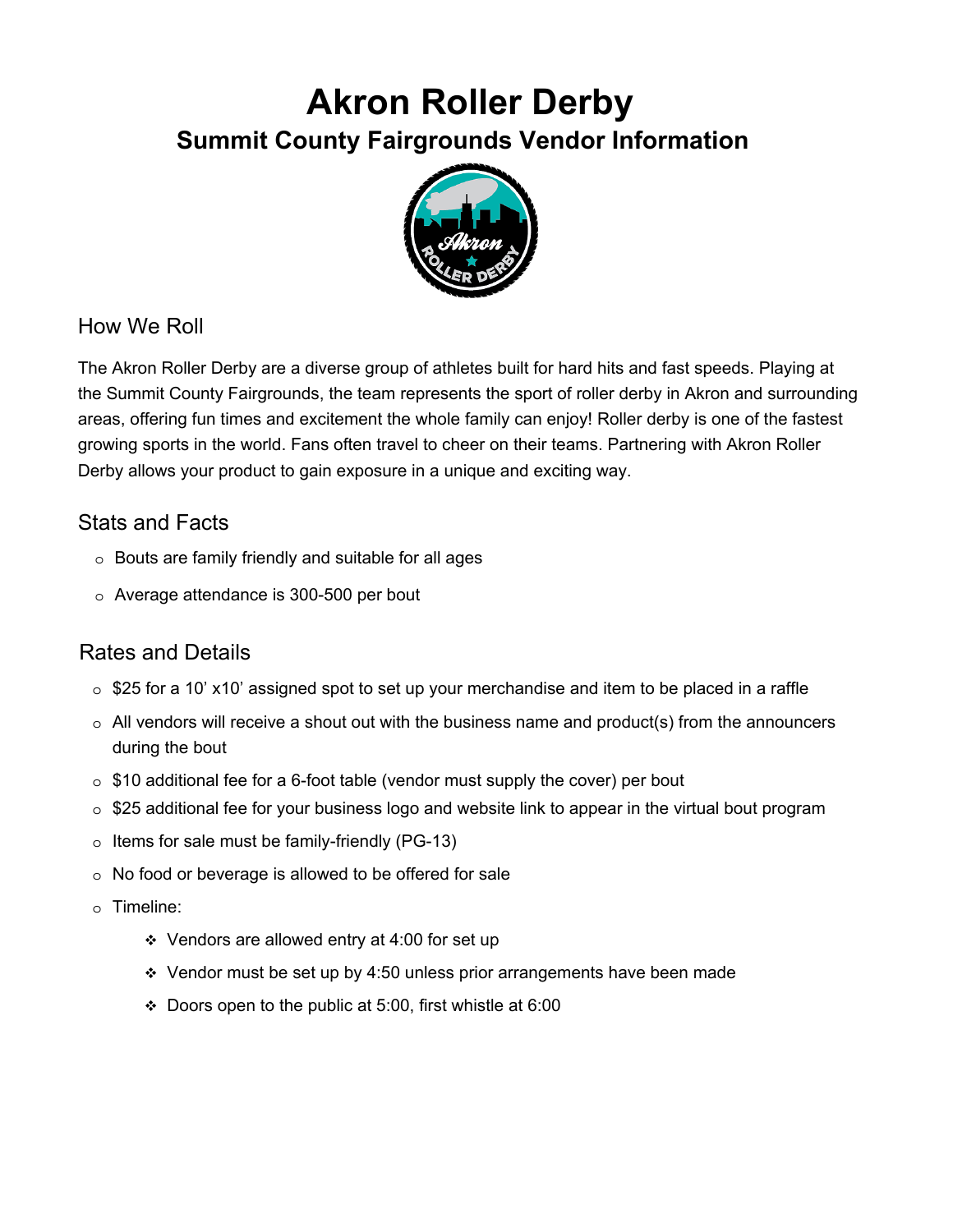# **Akron Roller Derby Vendor Application**

#### **Business / Contact Information:**

| Business Name: 2008 Communication of the Summary Communication of the Summary Communication of the Summary Communication of the Summary Communication of the Summary Communication of the Summary Communication of the Summary |  |
|--------------------------------------------------------------------------------------------------------------------------------------------------------------------------------------------------------------------------------|--|
|                                                                                                                                                                                                                                |  |
|                                                                                                                                                                                                                                |  |
|                                                                                                                                                                                                                                |  |
|                                                                                                                                                                                                                                |  |
|                                                                                                                                                                                                                                |  |
|                                                                                                                                                                                                                                |  |

## **Select Dates:**

## *Summit County Fairgrounds*

- **4/16/2022** Please select
- **6/11/2022** Please select
- **7/9/2022** Please select